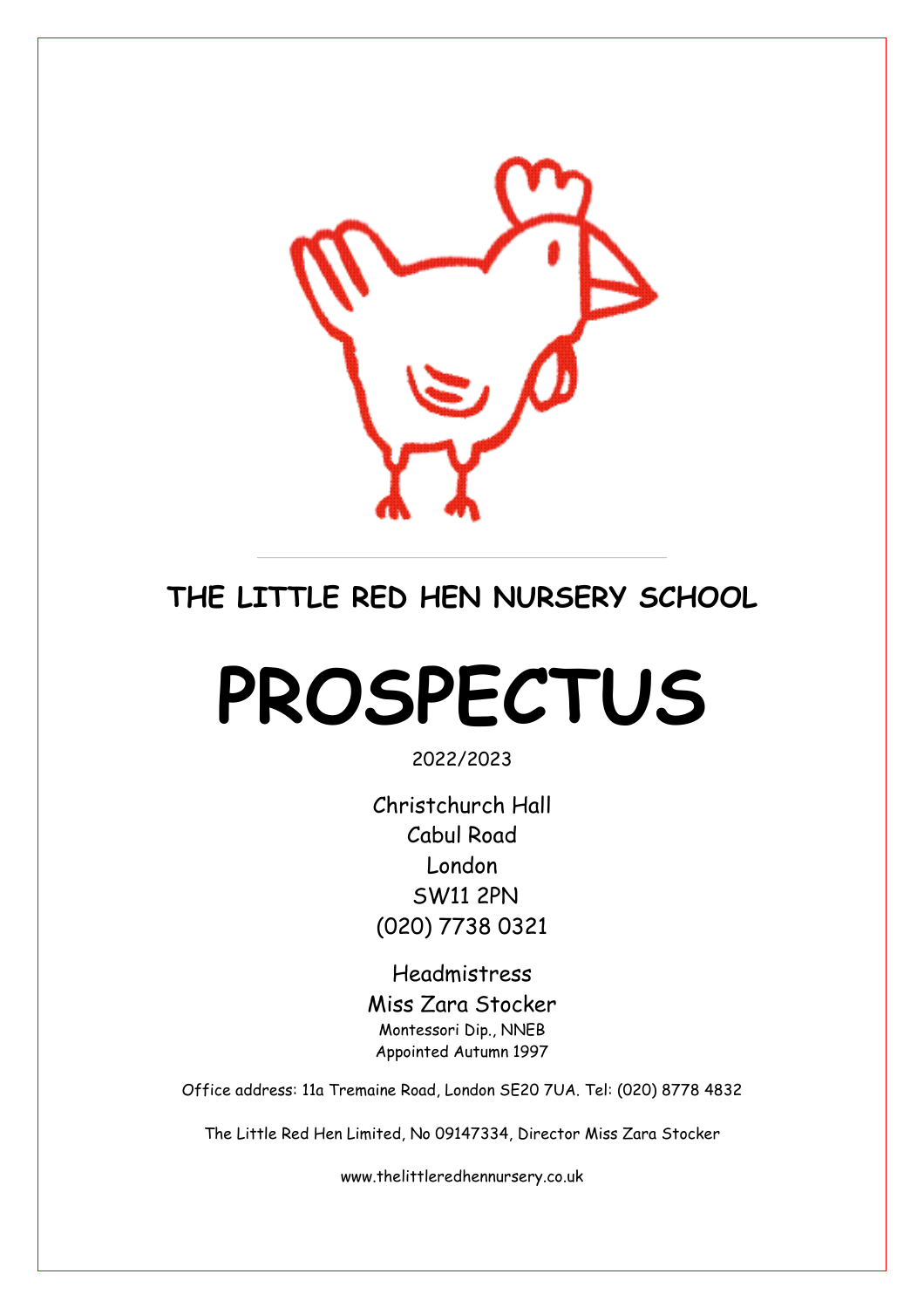#### **About us**

**The Little Red Hen** is a private nursery school where we are registered to take children aged from 2–5 years. However, we would generally recommend that the best age for a child to join us would be from approximately 2.5 years as we find that children tend to settle in more happily and with greater enthusiasm when they are just a little bit older.

The Nursery provides weekday morning sessions, term time only, from Monday to Friday from 9.30am – 12.30pm. Depending on their age, children generally join us for 3 consecutive mornings for their first term and then automatically move on to 5 mornings a week from their second term onwards.

The Nursery also operates an additional two 'Afternoon School' sessions on Wednesday and Thursday afternoons from 12.30 – 3pm. Children who attend the afternoon sessions do so for a full day and parents are asked to bring in a named packed lunch for their child. Afternoon sessions are entirely optional, but we do require parents to commit to them on a termly basis.

The school year consists of three terms; Spring, Summer and Autumn, each term being approximately twelve weeks long with one week's half-term. We have two entries throughout each academic year, both in the Autumn (September) and Spring (January) terms.

Education is a partnership with parents. This small Nursery, established in 1989, offers a happy, safe and stimulating introduction to schooling. It provides traditional teaching, combined with carefully selected elements of the Montessori Method for learning and play, in which academic and social skills, individual talents and consideration and sensitivity to the needs of others are developed. A secure garden allows outside play in fine weather.

#### **The Little Red Hen Nursery School Aims:**

- To provide a safe, happy and fun educational environment
- To promote individual aptitudes and team achievement at work, play and games in a friendly, motivating atmosphere
- To develop a moral understanding, good manners and self-discipline
- To prepare children for their next school and to take a confident and active part in their future lives
- To teach the importance of a healthy diet, fruit is always offered at break time. We ask parents to bring in a piece of fruit each day and a named water bottle for their child.

#### **Staff ratios**

The ratio of children to teachers is as set out in the Early Years Foundation Stage.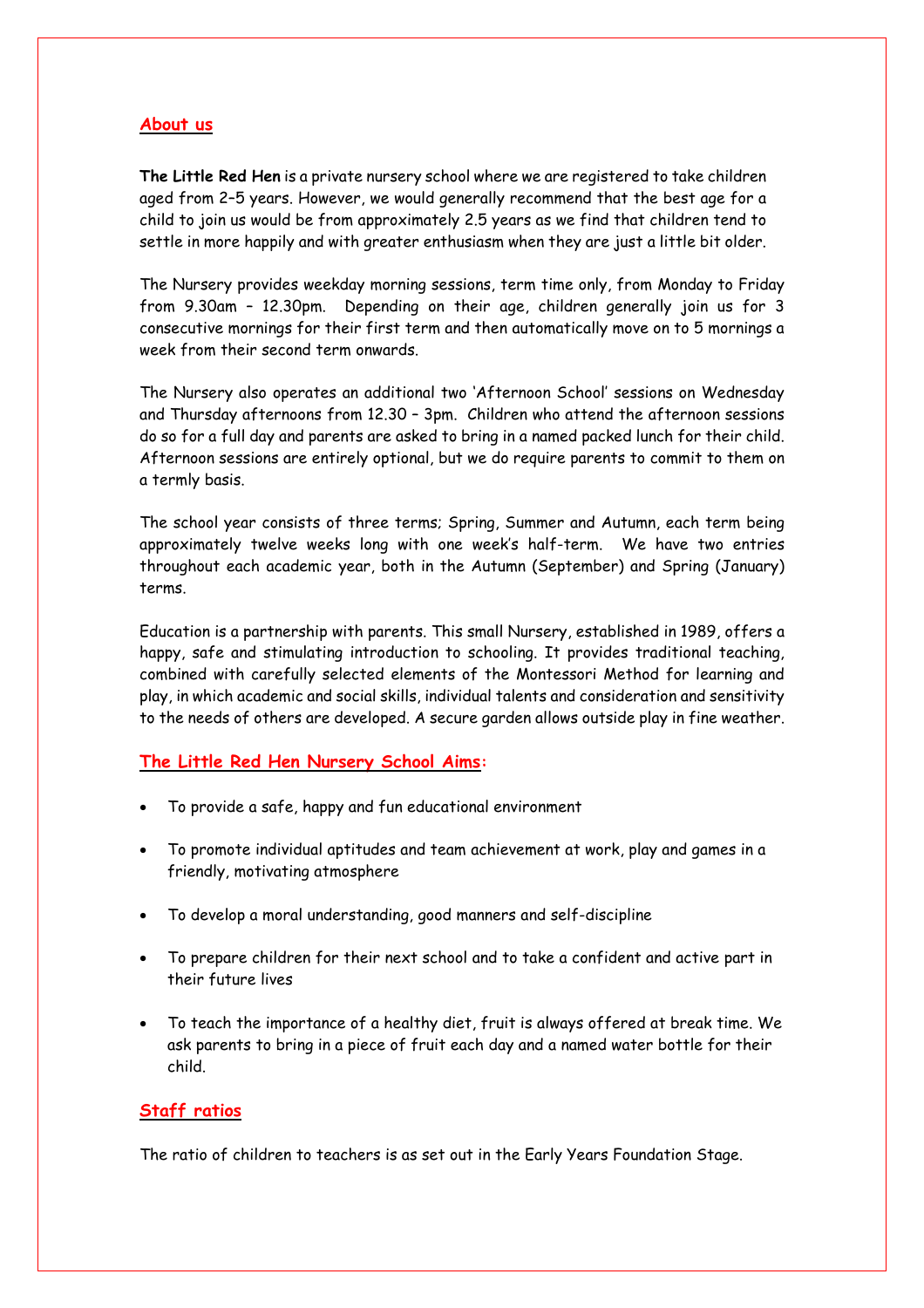#### **The syllabus**

The syllabus includes: Teaching and developing an understanding of phonics and phonemes, number work, nature study, gardening activities, daily discussions on a broad variety of topic related subjects, weekly music, ballet, cookery and science lessons as well as customary nursery school activities such as role play and experimenting in the sand and water trays.

The Little Red Hen follows The Early Years Foundation Stage set out by Ofsted for children to achieve by the time they enter compulsory education at five years old.

The Little Red Hen offers a broad and balanced curriculum, based around the Early Years Foundation Stage as compiled by the DfES.

At the core of our educational policy are the seven early learning goals: the three Prime Areas being **Communication and Language, Physical Development** and **Personal, Social and Emotional Development**; The four Specific Areas are**: Understanding of the World**, **Literacy**, **Expressive Art and Design** and **Mathematics.**

Within the curriculum, we aim to use the best of both traditional and Montessori teaching methods. This gives the children the opportunity to experience some of the more structured, teacher led play combined with lots of free play, both of which form an important part of their early learning experiences. We have a music teacher, 'Mr John' who comes in to sing with the children every Tuesday and 'Miss Emily' who comes in to teach ballet on Thursday mornings throughout the term.

Children naturally progress at different rates and individual achievement varies. For this reason, the curriculum is flexibly structured so that children can learn at their own pace and their next steps planned accordingly.

As they approach the end of their time at The Little Red Hen at four plus, we find that the children are generally very well prepared for their next schools, ready and, in most cases, very excited about the new challenges that await them.

#### **Progress and achievement**

Care is taken to assess the progress and achievement of each child in order to ascertain their next steps. A 'two-year check' progress report' is sent to parents, usually in a child's second term at the Nursery before they become three. We also provide a written 'leavers report' at the end of the Summer Term and hold parent's evenings in both the Autumn and Spring terms.

We are always very happy to discuss individual children's progress with their parents but would ask that unless urgent, parents email the Nursery secretary to arrange a meeting with either the Headmistress or their child's key worker.

The teaching staff are fully qualified; DBS checked and know each other well.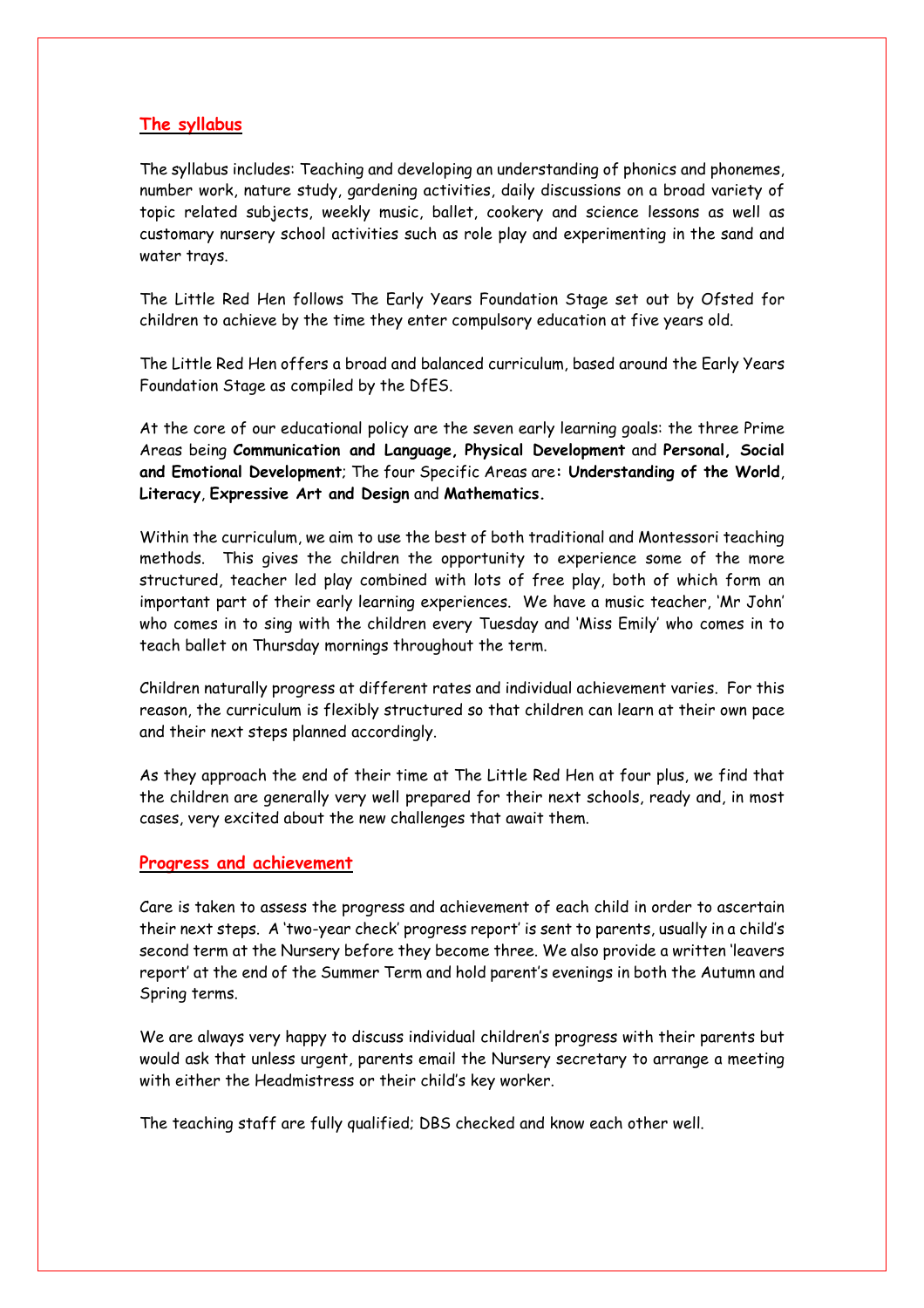#### **Settling in and induction morning**

The term before a child joins us at the Nursery, we invite them to come in for an induction morning on their own to meet the teachers and the other children. This is a chance for us to spend time with a child, without their parents to see how they settle in. Parents are then asked to collect their child at the slightly earlier time of 12.00 noon.

The intention of the induction morning is that when a child joins us on their official start date, they will see some familiar faces and will hopefully remember having had a lovely time. We generally find (despite a few initial tears) that this system works well and that the children leave us having had a good experience. The teachers are very competent in settling new children into the Nursery and are confident that they can engage a child in an activity of interest throughout their induction morning.

We would ask that parents have a little chat to prepare their child two days before their induction morning and to let their child know what they (the parent) will be doing whilst their child is at the Nursery (preferably something that the child doesn't enjoy i.e. shopping).

We find it enormously helpful if parents leave their child swiftly, with a kiss at the door, so that we can endeavor to engage the child quickly and keep them busy to make the most of the morning. It is important to let your child know that you will be coming back to collect them at lunch time and are looking forward to hearing what they've been doing.

#### **Nursery Education Grant**

The Little Red Hen is registered to provide the 15 Hour Nursery Education Grant. Children are eligible for the grant the term following their third birthday on the proviso that they are attending the nursery for a minimum of 15 hours per week. By the time a child becomes eligible to receive funding, they will automatically be attending the nursery for five mornings a week (as they will have spent their first term attending for three mornings only whilst they are still under 3 years old). The grant will be deducted from your invoice from the term that your child becomes eligible.

#### **Visiting the Nursery**

You are most welcome to come and see the Nursery in action and to discuss any questions that you may have with Jess Webb who conducts the Nursery tours. Please email the Nursery secretary, Charlotte Bliss at [admin@thelittleredhennursery.co.uk](mailto:admin@thelittleredhennursery.co.uk) to make an appointment and we shall very much look forward to meeting you.

#### **Testimonials**

Below are testimonials given by former parents about the Nursery, the teaching and the staff;

"Little Red Hen is a special place, led by the wonderful Miss Zara and supported by great teachers. They give little ones the best possible start and provide the happiest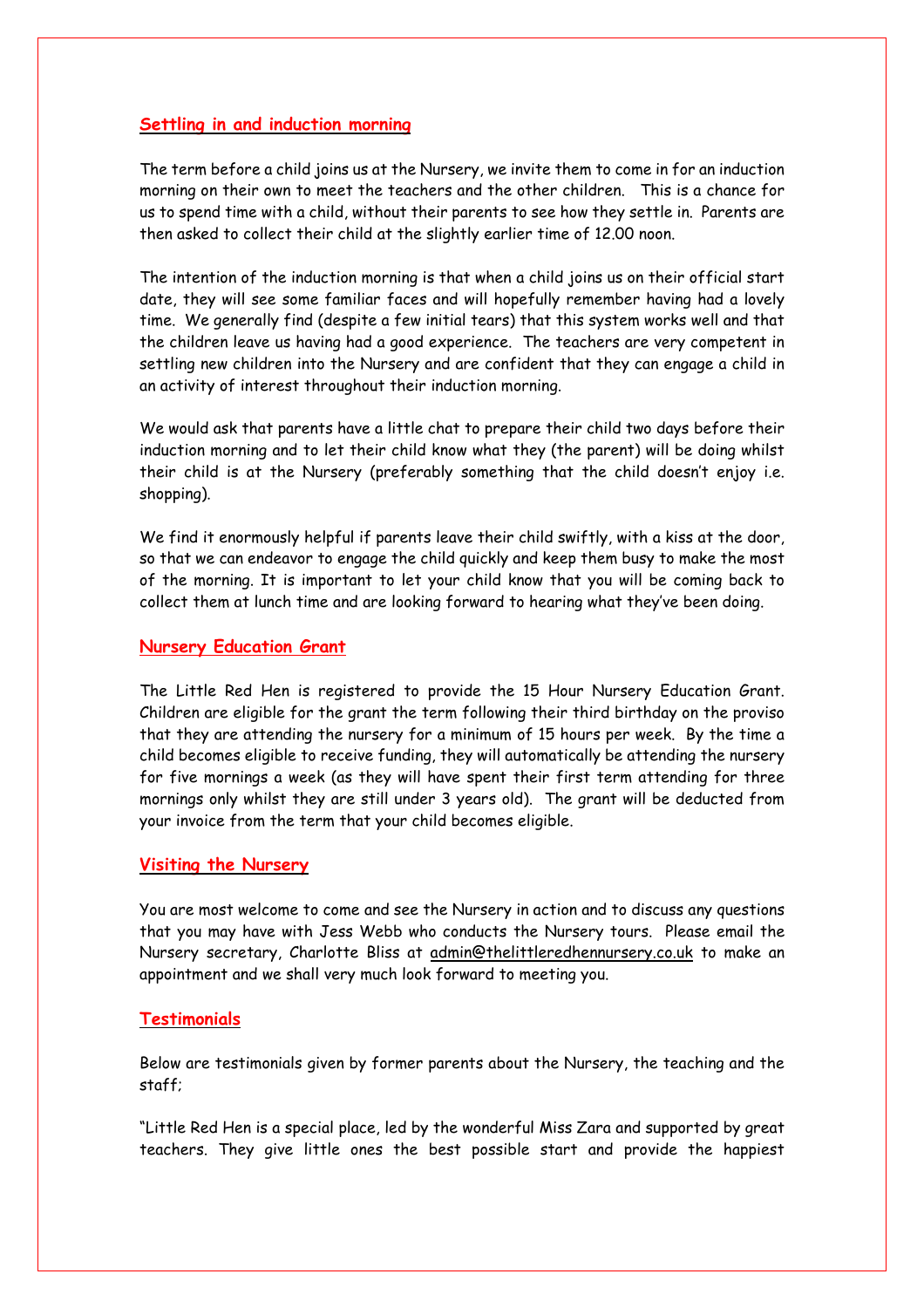environment which is evident each day. My three girls have loved every moment and have always looked forward to going each day."

"If you're looking for an environment of love, kindness and nourishment I cannot recommend this nursery highly enough."

"I couldn't ask for a better start to my children's school life. Little Red Hen is cosy and warm and full of fun and yet, without knowing it, they all start school so well prepared and ahead of the game".

"All three of my children have felt stimulated, encouraged and loved at Little Red Hen and it is exactly the sort of nursery experience I had envisaged for them: local, nurturing and utterly down-to-earth. On top of this they learn a huge amount and leave with heavy hearts but equipped, confident and ready for the next stage."

"Happy, creative and inquisitive 'Hen's 'leave nursery having been given the best building blocks on which to build. It is one of Battersea's best kept secrets."

"We could not have wished for a better start to our children's education. It has been a joy to witness them grow in confidence and flourish under the nurturing eye of Miss Zara and her wonderful and enthusiastic team who encourage a keen sense of curiosity and love of learning."

"I can't imagine a more wonderful nursery than 'The Little Red Hen'. Miss Zara is the foundation of that nursery, her kind, positive and energetic nature warms both children and parents alike. My son and my daughter have both been there and had the happiest time. They have made great friendships and would skip in with big smiles on their faces every morning. All the teachers are so kind and friendly, and you know that they genuinely enjoy being with the children. I couldn't have asked for a better start to my children's education."

The Little Red Hen is a Registered Nursery Education Provider. This enables children between the ages of 3-5, subject to Local Authorities prevailing conditions, to receive a grant to help with the cost of their nursery education at the school.

# **TERMS & CONDITIONS**

#### **1. REGISTERING A CHILD ON OUR WAITING LIST**

The fee to register your child on the Nursery's waiting list is  $£75$  and a transfer for this amount is payable to –

The Little Red Hen Nursery School Account no. 65176669 Sort code. 51 50 02

**Please ensure that you use your child's full name as a reference.**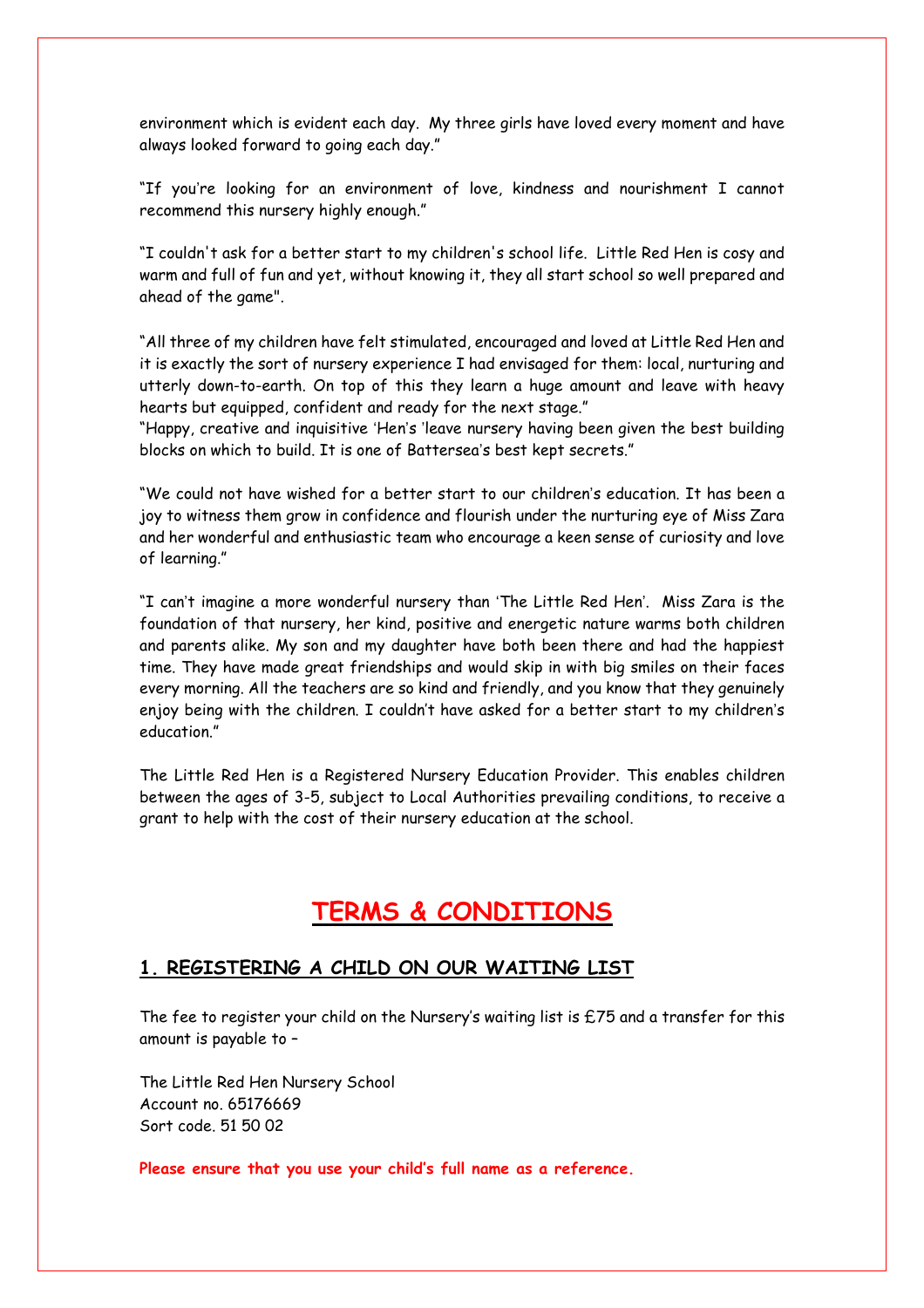**The registration form should be completed and signed and then a paper copy posted to:**

**THE LITTLE RED HEN, c/o 11a Tremaine Road, London SE20 7UA**.

Please note that we do require the registration form to be signed and returned as a paper copy before we can register a child and put them on our waiting list. You should also be aware that by signing the registration form, you are agreeing to the terms and conditions of the prospectus. Once your child is registered and placed on our waiting list, the registration fee is non-refundable.

We strongly advise parents to contact the school secretary, Charlotte Bliss, at [admin@thelittleredhennursery.co.uk](mailto:admin@thelittleredhennursery.co.uk) to check how full our waiting lists are before completing a registration form and paying the fee. If our waiting lists are completely full and it would therefore be unlikely that we could offer a child a place, we would advise the parent accordingly so that they can then decide whether to continue with the registration process or not.

#### **2. ENTRY INTO THE NURSERY**

Entry into the Nursery normally happens at the start of either the Autumn or Spring terms although children may be accepted at the start of the Summer term or, in exceptional circumstances, during a term.

If we consider that a child is a little bit too young to start at the Nursery on a proposed entry term, we will write to parents and suggest a waiting list place for a later entry date, generally a term later than the requested entry term.

#### **3. WAITING LIST**

The waiting list, which carries no certainty of a place, operates on a first come first served basis. Independent nurseries are strictly regulated in relation to numbers. An excess of demand for places means that we are in the position of having to cause disappointments. This is regrettable but inevitable. We only have a certain number of places available each term and we believe that our method for dealing with the waiting list is entirely fair and transparent.

Generally, the Nursery likes to confirm numbers for each entry term one year in advance. Once we have an idea of how many spaces are available for a given entry term, the Nursery secretary will systematically work down the waiting list and contact parents by email accordingly.

If, having worked our way down the waiting list and allocated the spare spaces for an entry term, we are unable to offer your child a place, the waiting list will still assure your child priority for the proposed term if a place were then to become available. We would of course, let you know in advance if this were to be the case.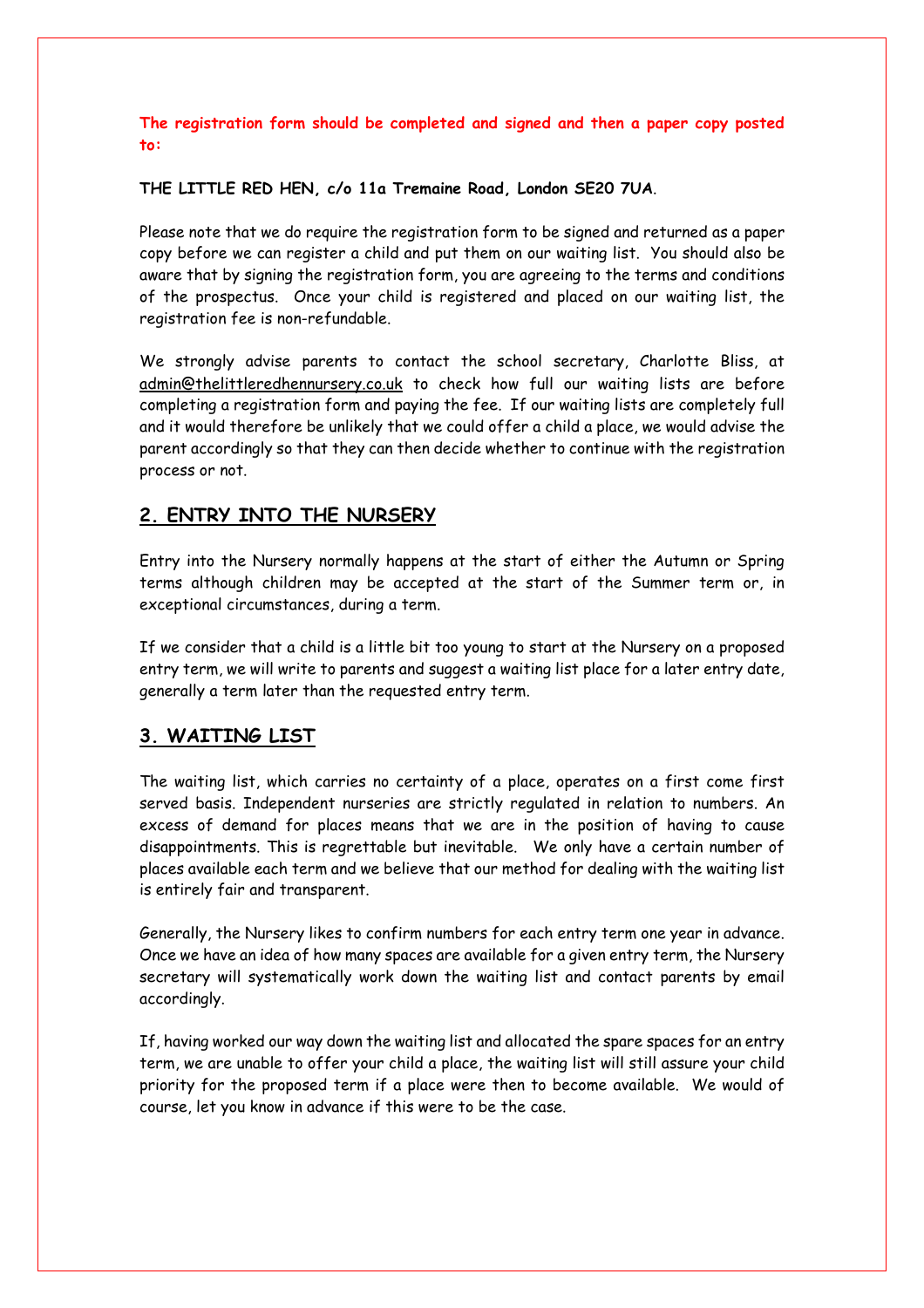There tends to be a little movement each term as people's circumstances change. We always endeavour to accommodate as many children as possible whilst still maintaining the Nursery's small and friendly atmosphere.

#### **4. ACCEPTANCE AND DEPOSIT**

We generally send out offer letters a year in advance of the proposed term of entry, so that parents have plenty of advanced notice of the certainty of a place for their child.

The offer letters are sent out giving parents 3 weeks' notice from the date of their offer letter, to respond to the offer of a place at The Little Red Hen. Acceptance of an offered place must be done in writing.

Upon written acceptance of a child's place, parents are required to pay a non-refundable deposit of £800 and will be given 6 weeks' notice, from the date of the offer letter, to pay the deposit. Unfortunately, the deposit cannot be paid in nursery vouchers. Once paid, a letter will be sent confirming receipt of the deposit. The deposit is returned to parents prior to their child leaving the Nursery, having paid their fees in full.

If, however, a parent changes their mind for whatever reason having secured the place and the child does not attend the Nursery, the deposit will be non-refundable. The Nursery also requires one full term's written notice of the withdrawal of a child from the Nursery, failing which, you are contracted to pay the fees for the proposed entry term even if your child does not attend.

In the event that parents have either not accepted an offered place within the 3 week notice period, or failed to pay the deposit within the 6 week deadline, the Nursery will no longer guarantee that child's place and reserve the right to offer the place to another parent from our waiting list.

#### **5. STARTING AT THE NURSERY**

Please note, depending on their age, children generally join us for 3 consecutive mornings for their first term and then automatically move onto 5 morning sessions a week from their second term and thereafter.

#### **6. NURSERY SMOCK AND BAG**

Each child will need a smock and a bag which are available from the school for £25.00 and £7.00 respectively, they will be itemised and added to your child's first term's invoice.

#### **7. FEES**

**Fees per term** as from Spring 2021 are:

- £2100 per term for 5 morning sessions a week
- £1625 for 3 morning sessions a week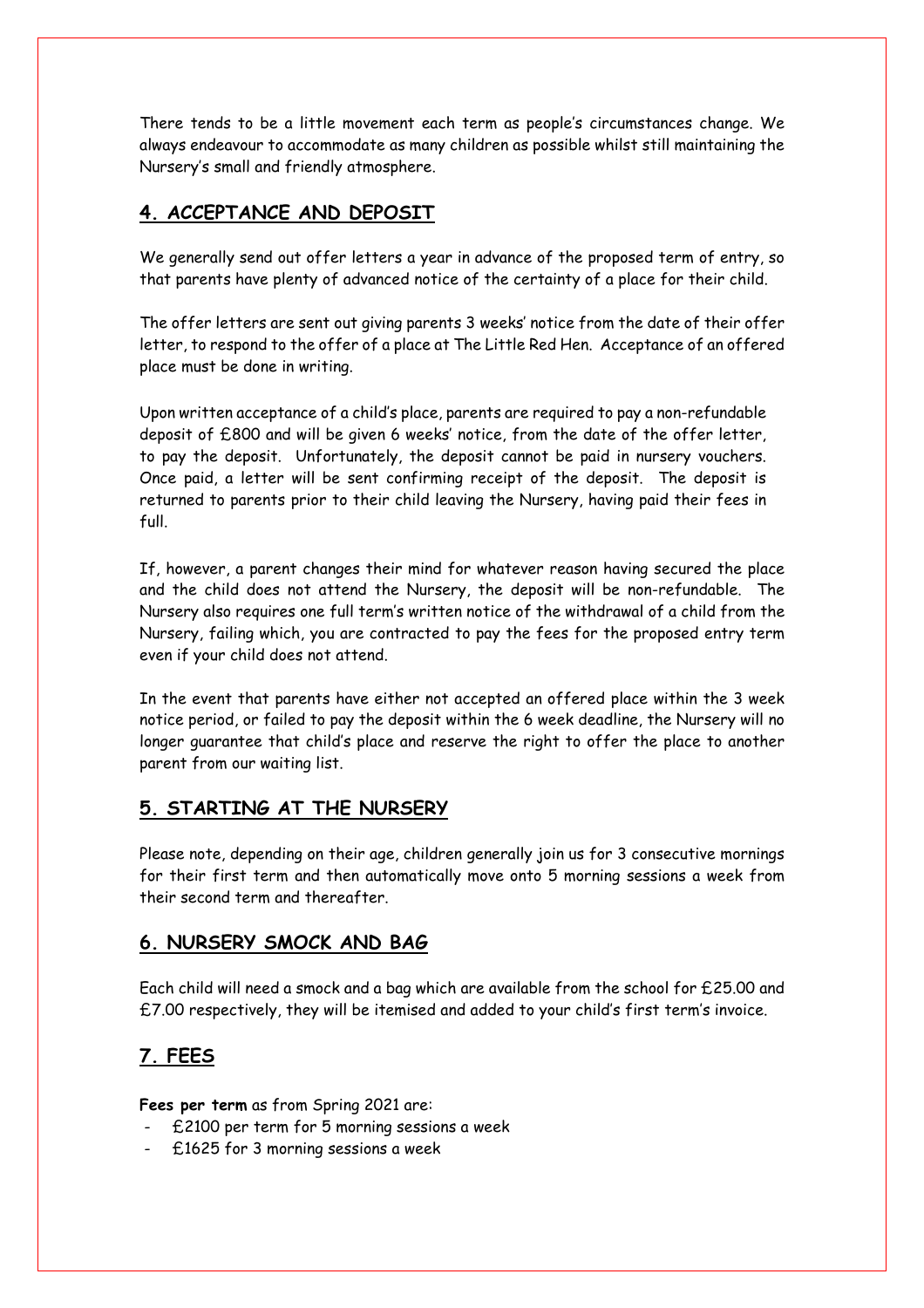Afternoon sessions are charged termly at £29.00 per session (the cost per term depends on the length of the term). You must commit on a termly basis for afternoon sessions.

#### **Please note:**

**Fees are regularly reviewed and a term's notice of any changes will be given.**

**Fees are due in full on or before the first day of term.**

**The school reserves the right to make a late payment charge of £50 on all accounts not settled by this time unless previously agreed.**

#### **8.HEALTH**

Parents must immediately disclose to the Nursery any communicable disease or condition, which may affect the child's own health or that of other children. In the event of illness or injury requiring emergency medical treatment and the parents cannot be contacted in time, the parents' consent to the child undergoing such treatment deemed necessary from certified medical staff.

#### **9. WITHDRAWING YOUR CHILD FROM THE NURSERY**

**A complete term's written notice of withdrawal of your child is required, failing which a term's fees will become due and payable by the first day of the term that the child is withdrawn.**

### **10. REVIEWING AND UPDATING THE PROSPECTUS AND THE NURSERY'S TERMS AND CONDITIONS**

The Nursery's prospectus and it's 'Terms and Conditions' are reviewed on a regular basis. Any amendments or updates to the prospectus and/or the 'Terms and Conditions' will be communicated with parents.